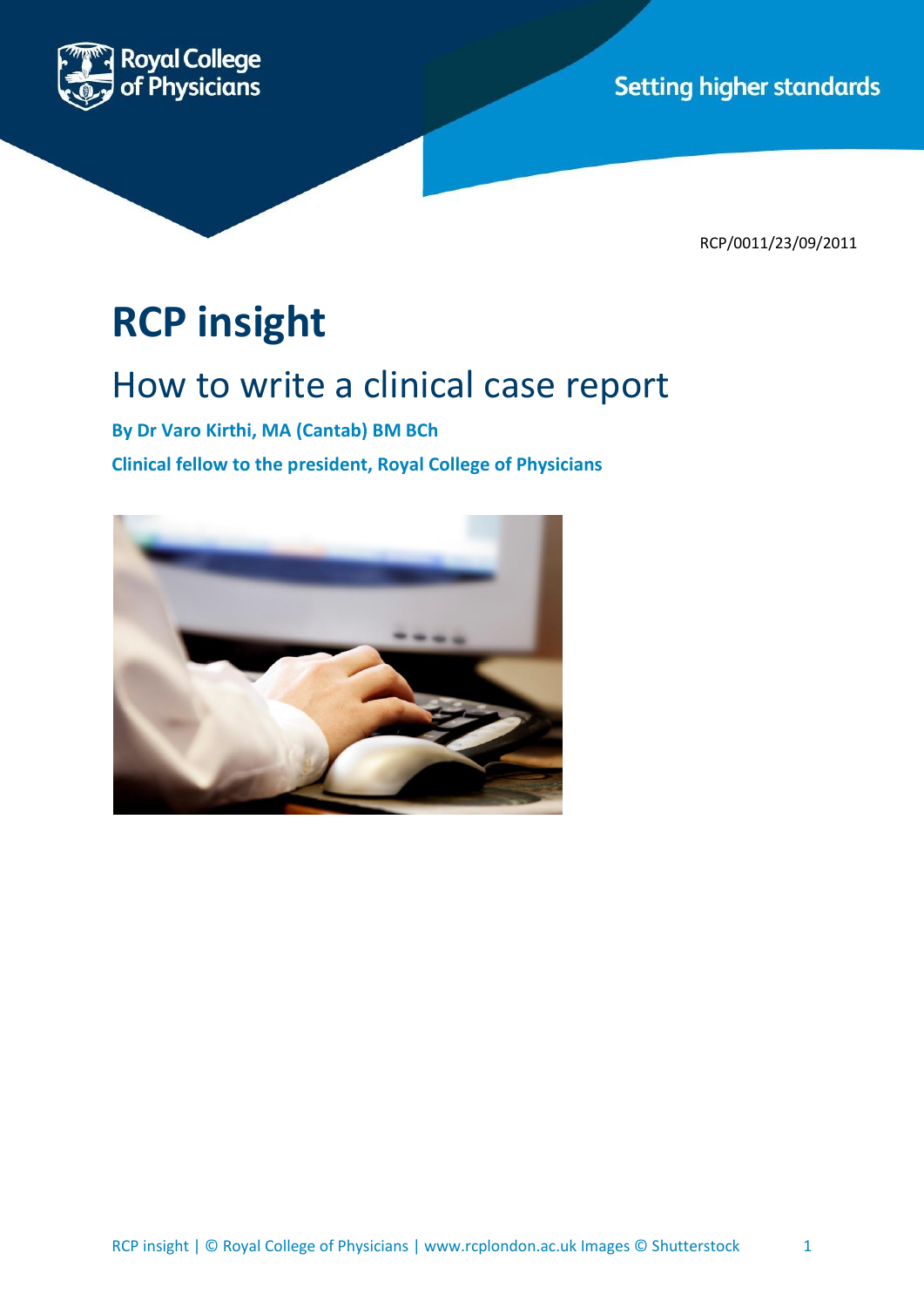This guide is intended for medical student and foundation trainees.

### **What is a case report?**

A case report is a means of communicating something new that has been learnt from clinical practice. It could be about an unusual or previously unknown condition, a rare presentation or complication of a known disease, or even a new approach to managing a common condition.

Case reports are the first-line of evidence in the medical literature, and provide medical students and junior doctors with a great opportunity to develop their writing skills. Getting a case report published will certainly look impressive on any CV.

# **Where do I find a case?**

Always keep an eye out for unusual cases you encounter on the wards. If you do come across something interesting, discuss it with your consultant first. He or she will have a much better idea of what is novel or striking about a particular patient. Alternatively many consultants have stacks of unpublished material, and are just waiting for an enthusiastic junior to help them write it.

# **How do I get started?**

It is always good practice to seek permission from the consultant in charge of the patient's care before writing your report. This will also help ensure that no one else starts writing up the same case! Obtaining patient consent is also very important. This is now a prerequisite for most journals, with many having their own specific patient consent form that you will need to download and complete. In the rare cases where your patient has passed away, it is important to contact the nextof-kin for consent before writing the case report.

#### **Do a literature search**

This is the single most important step. If you get this wrong, and your findings have already been reported, you will almost certainly struggle to publish your article. Make sure you perform a thorough literature search: use PubMed, Medline, Ovid, Embase and Google Scholar to ensure you find most of the articles out there. Don't forget to also look at popular case report journals that are not indexed in PubMed eg *International Medical Case Reports Journal*. Previously published case reports will also improve your understanding of the topic, and give you ideas for a unique message for your case report. By reading the literature, you may be able to educate your consultant with the latest evidence!

#### **Collate the information**

Once you've done your background reading, use the patient's notes to record the key points from the history, examination findings, relevant investigations, treatments (including operative findings) and outcomes. Make sure you remove all patient information – radiological images can be anonymised on PACS prior to copying them into your article. Ensure you save any patient data on a password-protected hospital computer, or an encrypted USB stick which many hospital IT departments can provide.

#### **Choose a journal**

This can be tricky! Many established journals do not publish case reports (or only in rare circumstances), so make sure you read the authorship guidelines carefully before you submit. Although publishing in a PubMed-indexed journal may increase readership, this may not always be possible. You also need to think about cost. Once your manuscript has been accepted, the publication fees can be quite expensive. It is always worth asking your postgraduate education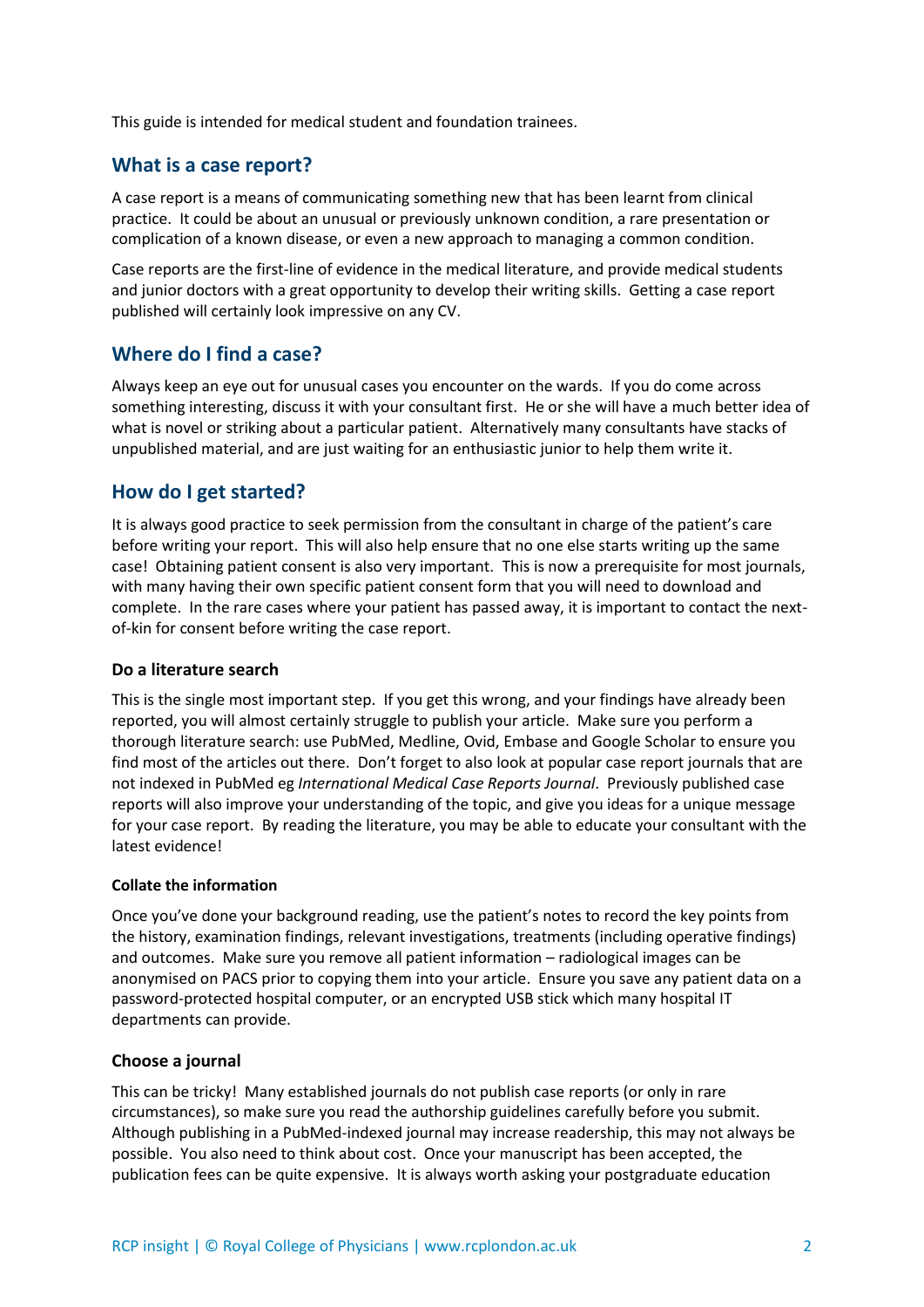department, or university department, if they have an institutional subscription to any case report journals.

# **How do I write it up?**

Although word limits can vary between journals, most case reports are not particularly long. It is best to write the actual report in one stretch if possible, including as much detail as you think is relevant. You can always edit the discussion and trim down the article at a later stage. Below is the general format adopted for most case reports.

#### **Introduction**

Summarise your case report in a sentence. Mention how rare this condition is, and why your case report is important eg as a differential to consider in a patient presenting with X, Y and Z.



#### **Case report**

Narrate your case in a way that is easy and enjoyable to follow. The general approach is to describe the history, examination findings, investigations and treatment in that order, without the headings. Avoid any unnecessary details, and only mention the important positive and negative findings from each part of the clinical assessment. Try and include one or two images to keep the reader engaged.

#### **Discussion**

This is the selling point of your case report, as a well-written argument will convince a journal that your case report is worthy of publication. Start by briefly expanding on your introduction, explaining why your particular case is important, and of interest to the reader.

Next, sum up the current literature related to your case. Describe what has already been reported about your topic, and what the main hypotheses and theories are that explain the clinical findings. Remember that reviewers will be looking for evidence that your case is rare.

Finally, describe in detail the message that you are conveying through your report. This may be in line with current thinking, or even contrary to popular belief! Focus on the lessons that should be learnt from your experience, and how this affects future clinical practice.

#### **Summary points**

Some journals will ask for a brief conclusion, or summary of learning points. You should succinctly summarise the key messages of your case report in three or four bullet points.

#### **Abstract and references**

It is often easier to write the abstract once you have completed the main body of text. Abstracts should generally be around 150-250 words, and summarise the case presentation and messages of the report.